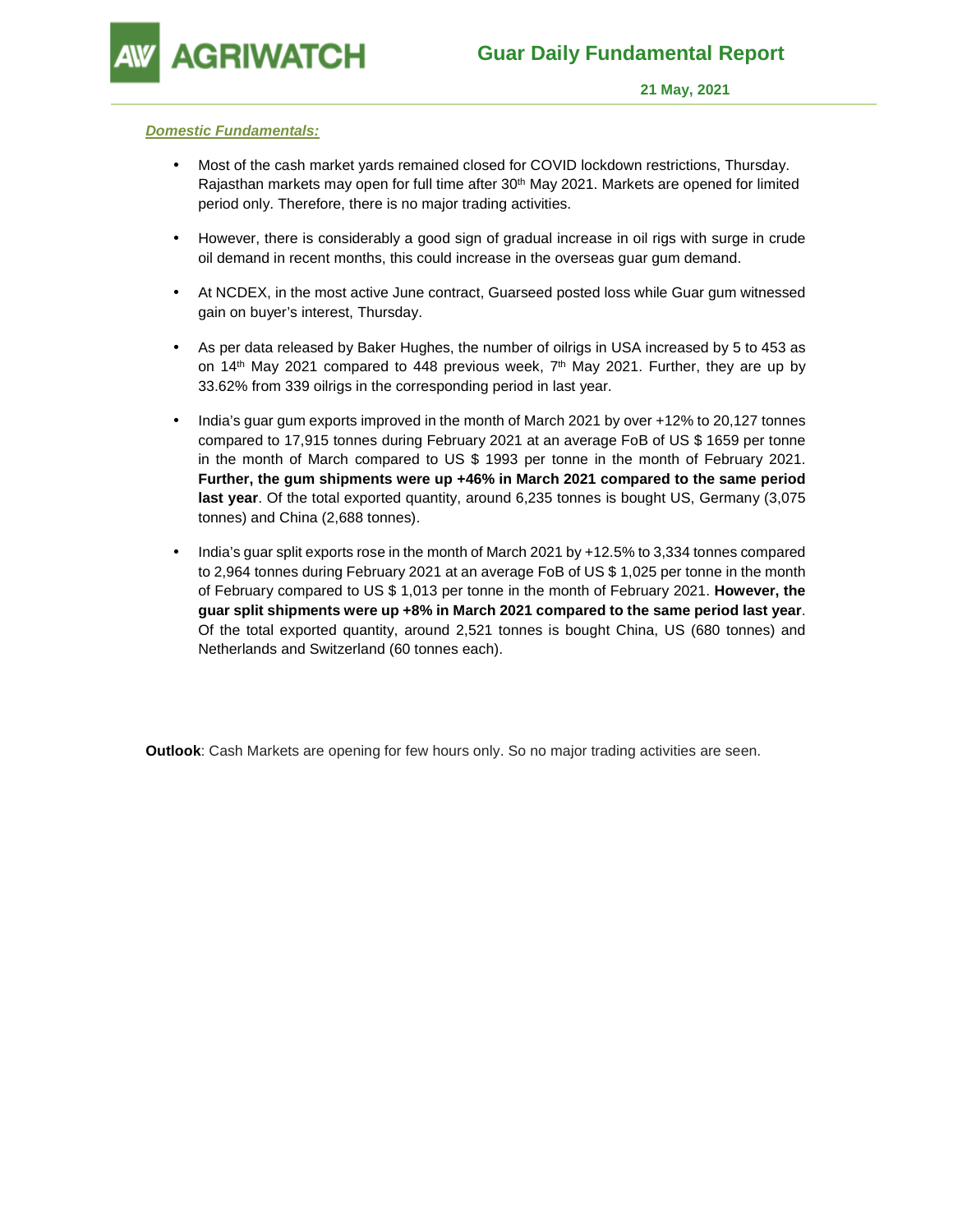# **AW AGRIWATCH**

# **Guar Daily Fundamental Report**

| 21 May, 2021 |  |
|--------------|--|
|--------------|--|

| <b>Guar Seed</b> |          |      |      |      |       |        |                |       |              |
|------------------|----------|------|------|------|-------|--------|----------------|-------|--------------|
| <b>Contract</b>  | $+/-$ \$ | Open | High | Low  | Close | Volume | Vol.<br>Change | Οl    | Οl<br>Change |
| <b>Jun-21</b>    | $-0.28$  | 4270 | 4334 | 4256 | 4277  | 21320  | 1820           | 57635 | $-2355$      |
| <b>Jul-21</b>    | $-0.28$  | 4341 | 4384 | 4320 | 4329  | 2865   | -760           | 6325  | 2065         |

| <b>Guar Gum</b> |          |      |      |      |       |        |                |       |              |
|-----------------|----------|------|------|------|-------|--------|----------------|-------|--------------|
| <b>Contract</b> | $+/-$ \$ | Open | High | Low  | Close | Volume | Vol.<br>Change | Οl    | ŐI<br>Change |
| <b>Jun-21</b>   | $+0.37$  | 6451 | 6539 | 6443 | 6475  | 8945   | 225            | 47910 | $-3,045$     |
| <b>Jul-21</b>   | $+0.37$  | 6535 | 6615 | 6531 | 6556  | 2740   | 520            | 11780 | 3,545        |

| <b>Guar Seed Stock Position &amp; EDD:</b> |              |                   |           |            |  |  |  |
|--------------------------------------------|--------------|-------------------|-----------|------------|--|--|--|
| <b>Stocks</b>                              | <b>Demat</b> | <b>In-Process</b> | Total     | <b>EDD</b> |  |  |  |
|                                            | 19-May-21    | 19-May-21         | 19-May-21 | 17-May-21  |  |  |  |
| <b>Bikaner</b>                             | 25876        |                   | 25876     | 25874      |  |  |  |
| Deesa                                      | 0            | 0                 | 0         | -          |  |  |  |
| Sri Ganganagar                             | 3161         |                   | 3161      | 3310       |  |  |  |
| Jodhpur                                    | 1144         | 0                 | 1144      | 1144       |  |  |  |
| <b>Nokha</b>                               | 0            |                   |           | -          |  |  |  |

| <b>Guar Gum Stock Position &amp; EDD:</b> |                          |                          |           |            |  |  |  |
|-------------------------------------------|--------------------------|--------------------------|-----------|------------|--|--|--|
|                                           | <b>Demat</b>             | <b>In-Process</b>        | Total     | <b>EDD</b> |  |  |  |
| <b>Stocks</b>                             | 19-May-21                | 19-May-21                | 19-May-21 | 10-May-21  |  |  |  |
| Deesa                                     | $\overline{\phantom{a}}$ | $\overline{\phantom{0}}$ | -         |            |  |  |  |
| <b>Bikaner</b>                            | 2337                     | 199                      | 2536      | 2336       |  |  |  |
| Jodhpur                                   | 10818                    | 0                        | 10818     | 10818      |  |  |  |
| <b>Nokha</b>                              | 3659                     | 159                      | 3818      | 3642       |  |  |  |
| Sri Ganganagar                            | 1171                     | 10                       | 1181      | 1339       |  |  |  |

| <b>Churi and Korma Prices:</b> | 20-May-21      |            |
|--------------------------------|----------------|------------|
| <b>Commodity</b>               | <b>Center</b>  | Rs./75 kg. |
| Churi                          | Jodhpur        | NR.        |
| Korma                          | Jodhpur        | <b>NR</b>  |
| Churi                          | Sri Ganganagar | <b>NR</b>  |
| Korma                          | Sri Ganganagar | <b>NR</b>  |

| <b>Guar Export Prices:</b>         |                   | 20-May-21     | 20-May-21     |
|------------------------------------|-------------------|---------------|---------------|
|                                    | Variety           | Value (Rs/Kg) | Value (\$/MT) |
| <b>Guargum/Split (Mundra Port)</b> |                   | <b>NR</b>     | <b>NR</b>     |
| <b>Guargum Powder</b>              | 200 Mesh 5000 CPS | NR.           | <b>NR</b>     |
|                                    | 200 Mesh 3500 CPS | <b>NR</b>     | <b>NR</b>     |
|                                    | Meal $40\%$       | NR.           | <b>NR</b>     |
| <b>Guargum Meal</b>                | Meal $50%$        | <b>NR</b>     | <b>NR</b>     |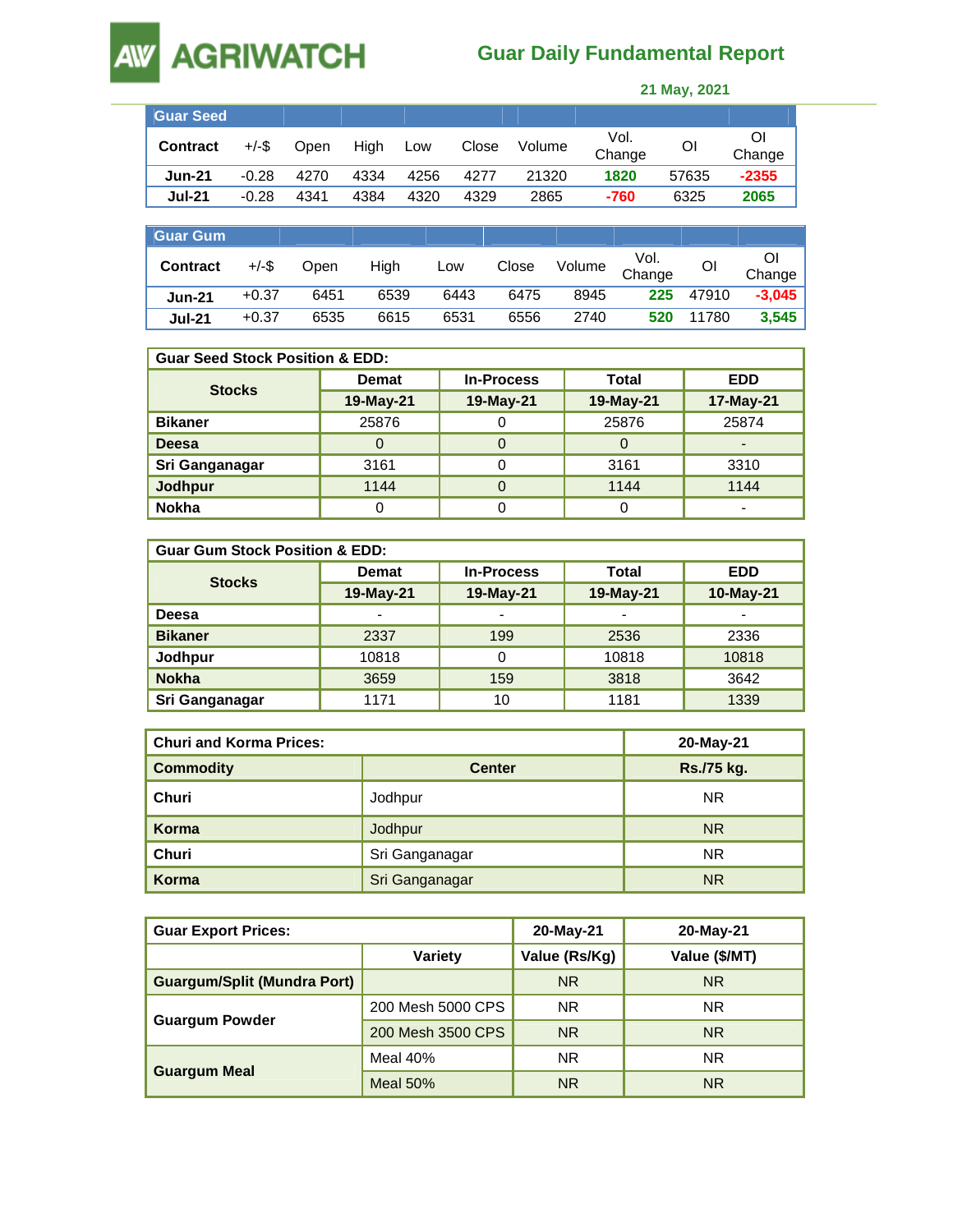

## **Guar Daily Fundamental Report**

 **21 May, 2021** 

| <b>Guar Seed Prices at Key Spot Markets:</b> |                    |                           |           |                        |        |  |  |  |
|----------------------------------------------|--------------------|---------------------------|-----------|------------------------|--------|--|--|--|
| <b>Commodity</b>                             | <b>District</b>    | <b>Centre</b>             |           | <b>Prices (Rs/Qtl)</b> | Change |  |  |  |
| <b>Guar Seed</b>                             |                    |                           | 20-May-21 | 19-May-21              |        |  |  |  |
|                                              | Jodhpur            | Jodhpur (Loose)           | <b>NA</b> | Closed                 | ۰      |  |  |  |
|                                              |                    | Jodhpur(Delivery)         | <b>NA</b> | Closed                 |        |  |  |  |
|                                              |                    | Sri-Ganganagar(Loose)     | <b>NA</b> | <b>NA</b>              | ۰      |  |  |  |
|                                              |                    | Sri-Ganganagar (Delivery) | NA.       | <b>NA</b>              |        |  |  |  |
|                                              | Sri-Ganganagar     | Rawla (Loose)             | NR.       | NR.                    |        |  |  |  |
|                                              |                    | Gharsana (Loose)          | <b>NA</b> | <b>NA</b>              | ٠      |  |  |  |
|                                              |                    | Raisinghnagar (Loose)     | NA.       | <b>NA</b>              | ۰      |  |  |  |
|                                              |                    | Bikaner (Loose)           | NA.       | 4100                   | ۰      |  |  |  |
|                                              |                    | Bikaner (Delivery)        | <b>NA</b> | 4305                   |        |  |  |  |
|                                              |                    | Nokha(Loose)              | Closed    | Closed                 | ۰      |  |  |  |
| Rajasthan                                    | <b>Bikaner</b>     | Nokha (Delivery)          | closed    | closed                 | ۰      |  |  |  |
| Haryana<br>Gujarat<br><b>Madhya Pradesh</b>  |                    | Khajuwala (Loose)         | Closed    | Closed                 |        |  |  |  |
|                                              |                    | Khajuwala (Delivery)      | closed    | closed                 |        |  |  |  |
|                                              |                    | Lunkaransar (Loose)       | Closed    | Closed                 | ۰      |  |  |  |
|                                              | Hanumangarh        | Hanumangarh (Loose)       | NA.       | <b>NA</b>              | ۰      |  |  |  |
|                                              |                    | Hanumangarh (Delivery)    | <b>NA</b> | <b>NA</b>              |        |  |  |  |
|                                              |                    | Nohar (Loose)             | NR.       | <b>NR</b>              | ٠      |  |  |  |
|                                              |                    | Pilibanga (Loose)         | <b>NA</b> | <b>NA</b>              |        |  |  |  |
|                                              | <b>Nagaur</b>      | Nagaur (Loose)            | Closed    | Closed                 | ٠      |  |  |  |
|                                              | Churu              | Churu (Delivery)          | <b>NA</b> | <b>NA</b>              |        |  |  |  |
|                                              | <b>Alwar</b>       | Alwar (Loose)             | <b>NR</b> | NR.                    |        |  |  |  |
|                                              | <b>Hisar</b>       | Adampur (Loose)           | Closed    | Closed                 | ٠      |  |  |  |
|                                              |                    | Adampur (Delivery)        | Closed    | Closed                 | ٠      |  |  |  |
|                                              | <b>Bhiwani</b>     | Bhiwani (Delivery)        | Closed    | Closed                 |        |  |  |  |
|                                              |                    | Siwani (Loose)            | Closed    | Closed                 |        |  |  |  |
|                                              |                    | Sirsa (Loose)             | <b>NA</b> | <b>NA</b>              |        |  |  |  |
|                                              | <b>Sirsa</b>       | Dhabwali (Loose)          | NA        | <b>NA</b>              |        |  |  |  |
|                                              |                    | Dhabwali (Delivery)       | NA        | <b>NA</b>              |        |  |  |  |
|                                              |                    | Ellanabad (Loose)         | <b>NR</b> | <b>NR</b>              | ۰      |  |  |  |
|                                              | Fatehabad          | Fatehabad (Loose)         | Closed    | Closed                 | ۰      |  |  |  |
|                                              | <b>Banaskantha</b> | Deesa (Loose)             | NA        | <b>NA</b>              |        |  |  |  |
|                                              | Patan              | Patan (Loose)             | Closed    | Closed                 |        |  |  |  |
|                                              | Rajkot             | Rajkot (Loose)            | <b>NA</b> | <b>NA</b>              | ۰      |  |  |  |
|                                              | Jamnagar           | Dhrol (Loose)             | NA        | NA                     | ۰      |  |  |  |
|                                              | <b>Gwalior</b>     | Dabra (Loose)             | NR.       | NR.                    |        |  |  |  |
| <b>Guar Gum</b>                              |                    |                           |           |                        |        |  |  |  |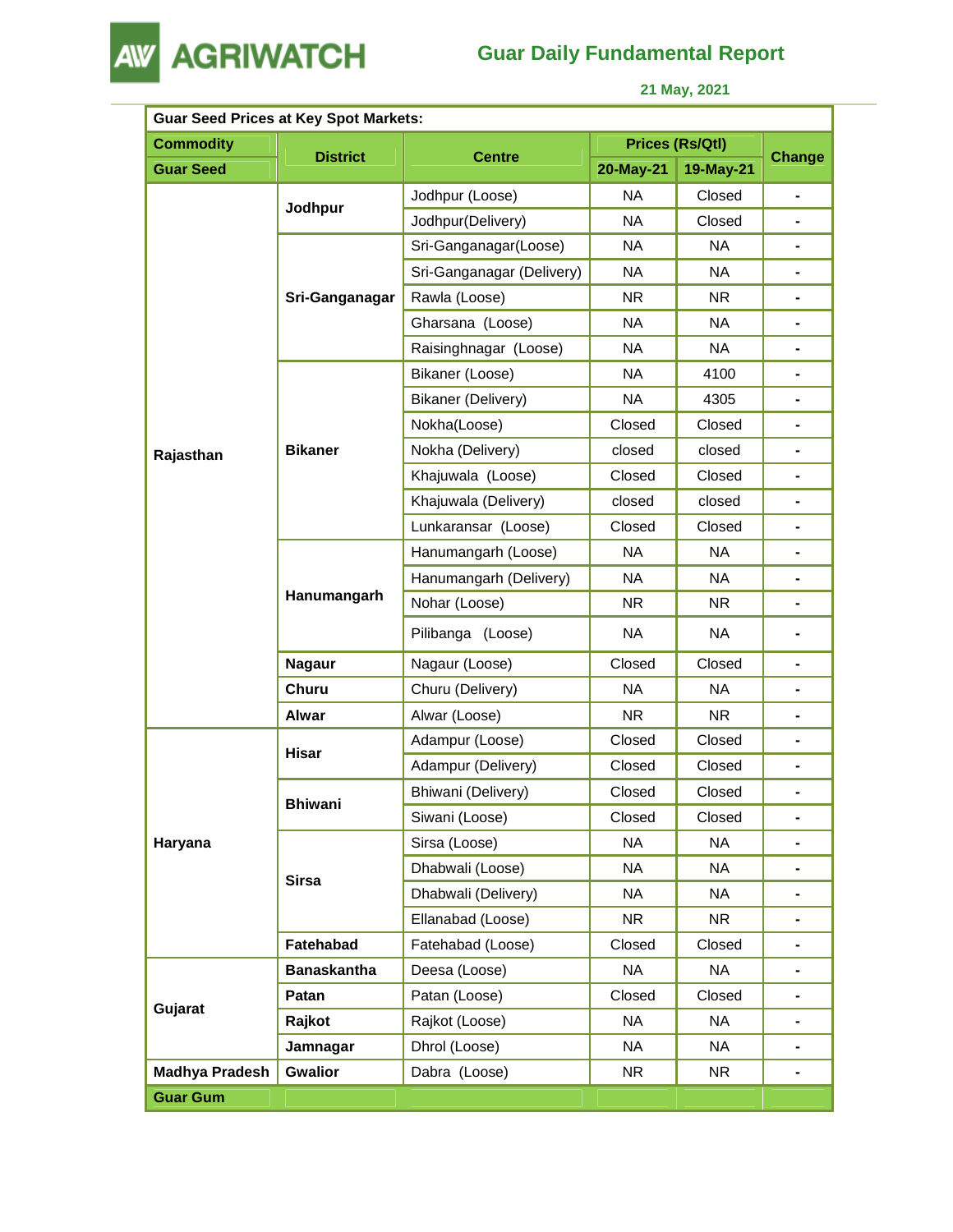

#### **Guar Daily Fundamental Report**

|           |                |              |           | 21 May, 2021 |   |
|-----------|----------------|--------------|-----------|--------------|---|
|           | Jodhpur        | Jodhpur      | <b>NA</b> | Closed       | ۰ |
| Rajasthan | Alwar          | Alwar        | NR.       | NR.          | ۰ |
|           | Hanumangarh    | Nohar        | <b>NR</b> | <b>NR</b>    | ۰ |
|           | <b>Bhiwani</b> | Bhiwani      | Closed    | Closed       | ۰ |
|           | <b>Sirsa</b>   | <b>Sirsa</b> | <b>NA</b> | <b>NA</b>    | ۰ |
| Haryana   |                | Dhabwali     | <b>NA</b> | <b>NA</b>    | ۰ |
|           |                | Ellanabad    | <b>NR</b> | <b>NR</b>    | ۰ |
|           | Fatehabad      | Fatehabad    | Closed    | Closed       | ۰ |

| <b>Guar Seed Arrivals in Key Centers</b> |                    |                |           |                            |                |
|------------------------------------------|--------------------|----------------|-----------|----------------------------|----------------|
| <b>Commodity</b>                         |                    |                |           | <b>Arrivals (Quintals)</b> |                |
| <b>Guar Seed</b>                         | <b>District</b>    | <b>Centre</b>  | 20-May-21 | 19-May-21                  | <b>Change</b>  |
|                                          | Jodhpur            | Jodhpur        | <b>NA</b> | Closed                     | $\blacksquare$ |
|                                          |                    | Sri-Ganganagar | <b>NA</b> | <b>NA</b>                  |                |
|                                          |                    | Rawla          | <b>NR</b> | <b>NR</b>                  | ٠              |
|                                          | Sri-Ganganagar     | Gharsana       | <b>NA</b> | <b>NA</b>                  |                |
|                                          |                    | Raisinghnagar  | <b>NA</b> | <b>NA</b>                  | $\blacksquare$ |
|                                          |                    | <b>Bikaner</b> | <b>NA</b> | 300                        |                |
|                                          | <b>Bikaner</b>     | Nokha          | Closed    | Closed                     | ä,             |
| Rajasthan                                |                    | Khajuwala      | Closed    | Closed                     |                |
|                                          |                    | Lunkaransar    | Closed    | Closed                     | ٠              |
|                                          | Hanumangarh        | Hanumangarh    | <b>NA</b> | NA.                        |                |
|                                          |                    | Nohar          | <b>NR</b> | <b>NR</b>                  | $\blacksquare$ |
|                                          |                    | Pilibanga      | <b>NA</b> | NA                         |                |
|                                          | <b>Nagaur</b>      | Nagaur         | Closed    | Closed                     | $\blacksquare$ |
|                                          | Churu              | Churu          | <b>NA</b> | NA.                        |                |
|                                          | Alwar              | Alwar          | <b>NR</b> | <b>NR</b>                  | $\blacksquare$ |
|                                          | <b>Hisar</b>       | Adampur        | Closed    | Closed                     |                |
|                                          | <b>Bhiwani</b>     | <b>Bhiwani</b> | Closed    | Closed                     | ٠              |
|                                          |                    | Siwani         | Closed    | Closed                     | ۰              |
| Haryana                                  |                    | <b>Sirsa</b>   | <b>NA</b> | <b>NA</b>                  | ÷              |
|                                          | <b>Sirsa</b>       | Dhabwali       | <b>NA</b> | <b>NA</b>                  | ۰              |
|                                          |                    | Ellanabad      | <b>NR</b> | <b>NR</b>                  | ٠              |
|                                          | <b>Fatehabad</b>   | Fatehabad      | Closed    | Closed                     | $\blacksquare$ |
|                                          | <b>Banaskantha</b> | Deesa          | <b>NA</b> | <b>NA</b>                  | ٠              |
|                                          | Patan              | Patan          | Closed    | Closed                     | ٠              |
| Gujarat                                  | Rajkot             | Rajkot         | <b>NA</b> | <b>NA</b>                  |                |
|                                          | Jamnagar           | Dhrol          | <b>NA</b> | <b>NA</b>                  | ä,             |
| <b>Madhya Pradesh</b>                    | <b>Gwalior</b>     | Dabra          | <b>NR</b> | NR.                        | $\overline{a}$ |